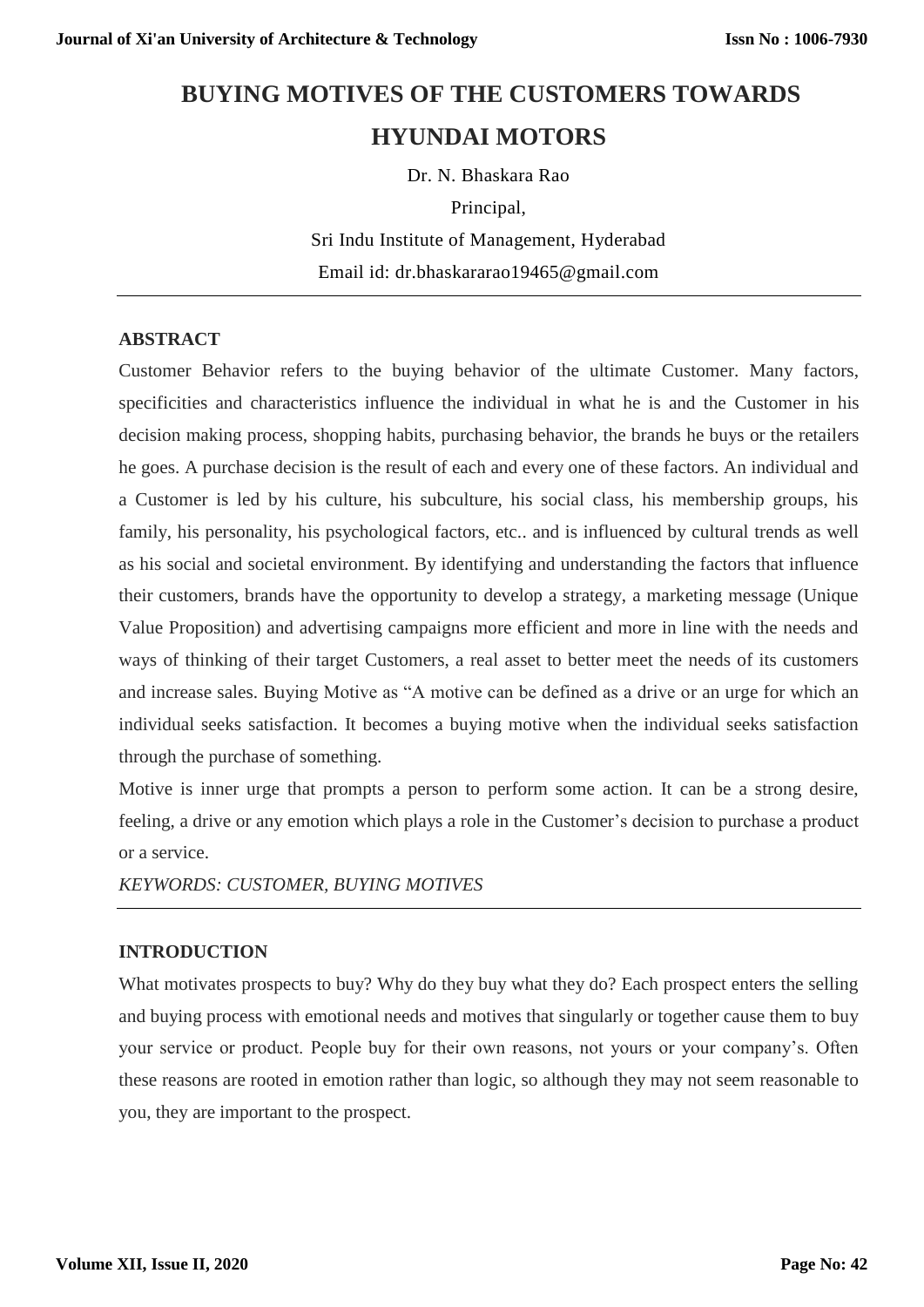$\checkmark$  Meaning of Buying Motives:-

Buying Motive as "A motive can be defined as a drive or an urge for which an individual seeks satisfaction. It becomes a buying motive when the individual seeks satisfaction through the purchase of something.

Motive is inner urge that prompts a person to perform some action. It can be a strong desire, feeling, a drive or any emotion which plays a role in the Customer's decision to purchase a product or a service.

According to D.J.Duncan, ―buying motives are those influences or considerations which provide the impulse to buy, induce action or determine choice in the purchase of goods and service.

 $\checkmark$  Characteristics of Buying Motive

There is a process by which individual decides whether, what, when, from whom, where  $\&$ how much to buy.

It comprises of mental and physical activities of a Customer.

Individual behaviour is also influenced by internal and external factors.

There is drastic change in the attitude and behaviour of Customer.

 $\checkmark$  Types of buying motives:-

1. Product or patronage motives

2. Emotional and rational motives

3. Inherent and learned motives

4. Latent and Manifest motives

5. Psychological buying motives

6. Environmental Buying Motives

**1.** Product or Patronage motives:-

**a.** Product Motives:-It refers to those influences and reasons which make the Customer to buy a certain product in preference to another. These explain why people buy a certain product. Product are of two types

**i.** Primary product motives: These motives induce a Customer to purchase general class of the product. These motives relate to the basic needs of people like hunger, thirst, sleep.

**ii.** Selective product motives: These motives determine which particular brand or item will be purchased from the general class

**•** Patronage motives: - These are the motives which determine where or from whom products are purchased. These are the considerations which induce a buyer to buy goods from specific stores. Patronage motives includes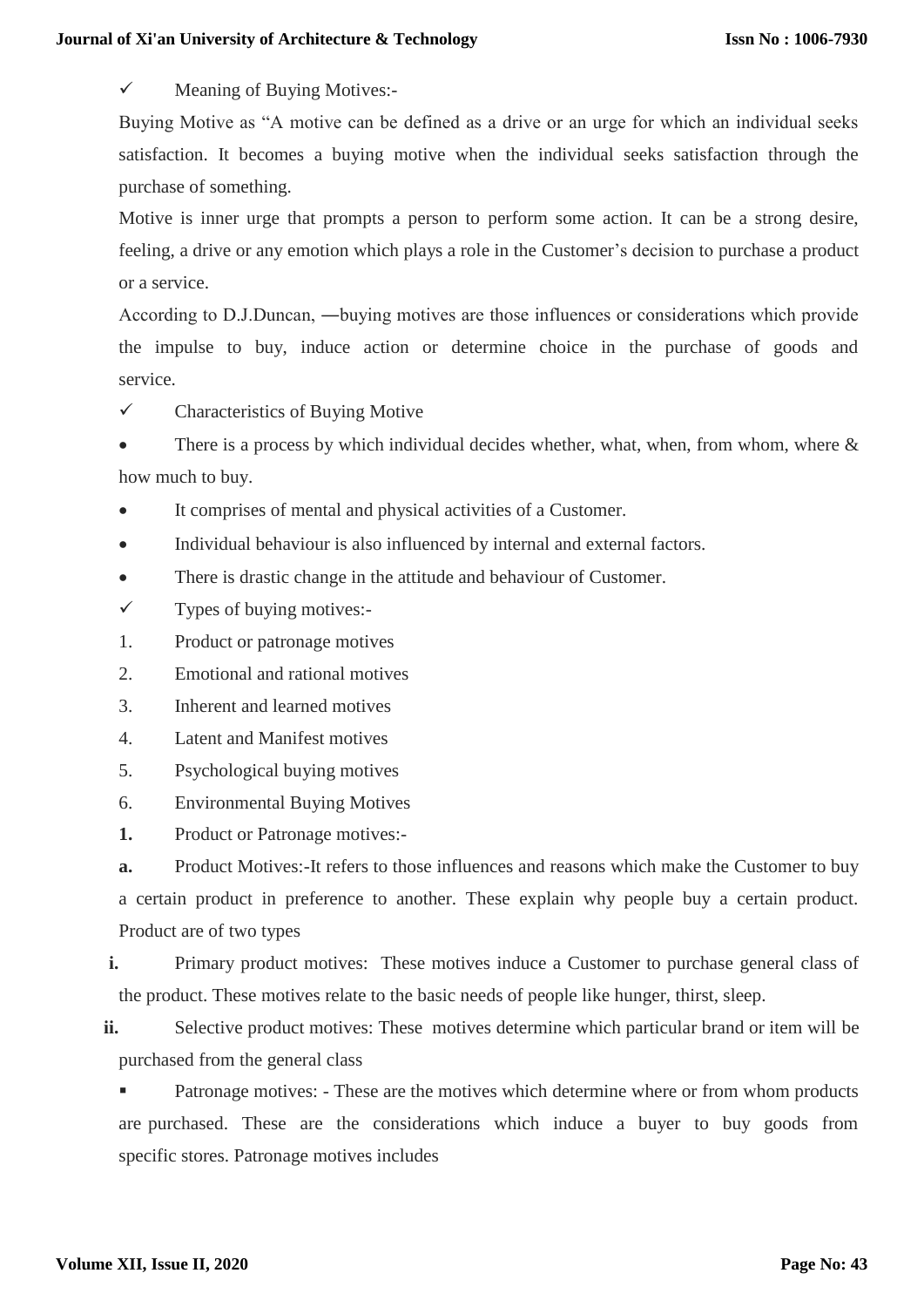- $\blacksquare$  Price
- Location
- **Quality**
- **variety**
- **Services**
- Personality of Salesman
- **2.** Emotional and Rational motives:-

**a.** Emotional motives: These are the motives which are affected by the feeling of heart. Thus, motives are physiological and psychological needs such as thirst , hunger, sex attraction etc. The emotional motives are of the following types

- Love of others
- Social acceptance motive
- Vanity motive
- Recreation and relaxation motive
- Emulative motive
- Comfort and convenience motive

**b.** Rational motives: These are the motives where a Customer takes the decision of purchasing a product by his head and means i.e., after careful consideration and logical thinking. In making rational purchases, the Customer considers price, durability, dependability, efficiency etc. Rational motives are of the following types:

- Monetary gain
- **Efficiency in operation**
- **Dependability motive**
- **3.** Inherent and Learned motives:-

**a.** Inherent motives: These are the motives for the satisfaction of which a Customer his best efforts and if these motives are not satisfied he feels mental tension

**b.** Learned motives: These are the motive which are acquired or learned by a Customer from the environment and education. These motives are social status, social acceptance, religious belief, fear, security etc.

**4.** Latent and Manifest motives:-

**a.** Latent motives: Motives that the Customer is unaware of or unwilling to recognize, harder to identify require projective techniques to identify.

**b.** Manifest motive: Motives that the Customer is aware of and willing to express.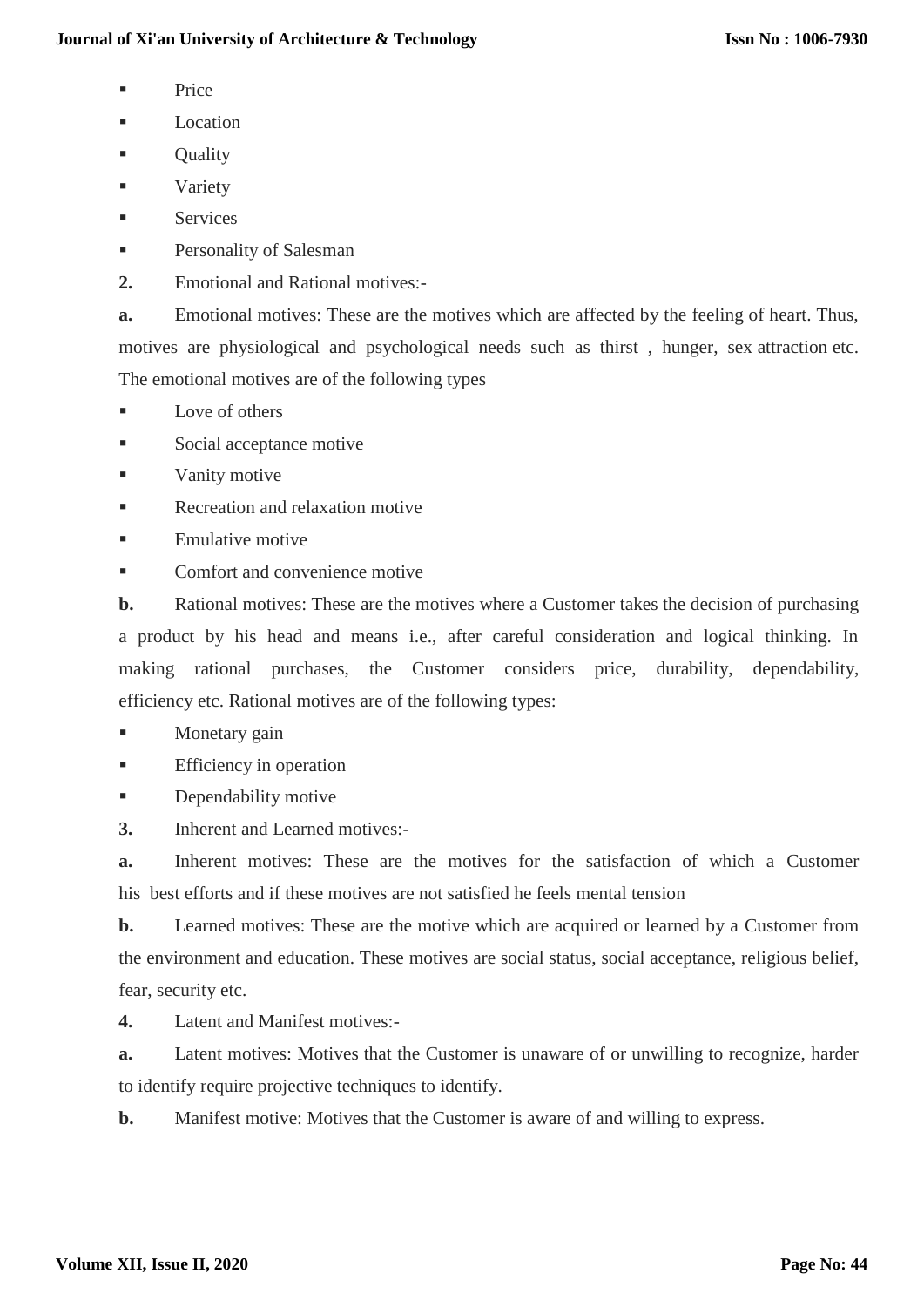**5.** Psychological buying motives:-

Psychological factors include:

 Motives-A motive is an internal energizing force that orients a person's activities toward satisfying a need or achieving a goal. Actions are effected by a set of motives, not just one. If marketers can identify motives then they can better develop a marketing mix.

## **Maslow hierarchy of needs!!**

- Physiological
- Safety
- Love and Belonging
- Esteem
- Self Actualization

# **Environmental Buying Motives:-**

The set of needs an individual experiences at a particular time are often activated by specific cues in the environment. Without these cues, the needs might remain dormant. For example, a young college student may see a new, slick-looking cell phone model with more features displayed in a store window. The exposure may make him unhappy with his old cell phone and cause him to experience tension that will be reduced only when he buys himself the new cell phone model.

# **RESEARCH PROBLEM:-**

The company wants to know more about the various factors customers that motivate them to purchase Hyundai Cars. It's very important for every marketer to know about the buying motives of the customers because it helps them to design proper policies and programs to attract customers. It also helps them to determine their advertisement budget.

## **OBJECTIVES OF STUDY:**

## **Primary Objective:**

To find out various factors that motivates customers to buy Hyundai Cars.

## **Secondary Objectives:**

- $\checkmark$  To find out which is the most preferred source for awareness.
- $\checkmark$  To find out which is the most preferred preference for buying Hyundai Cars.
- $\checkmark$  To find out who gives suggestion while buying Hyundai Cars.
- I. To know which class of customers is using Hyundai Cars.
- II. To know at what level customers are influence by financing facility.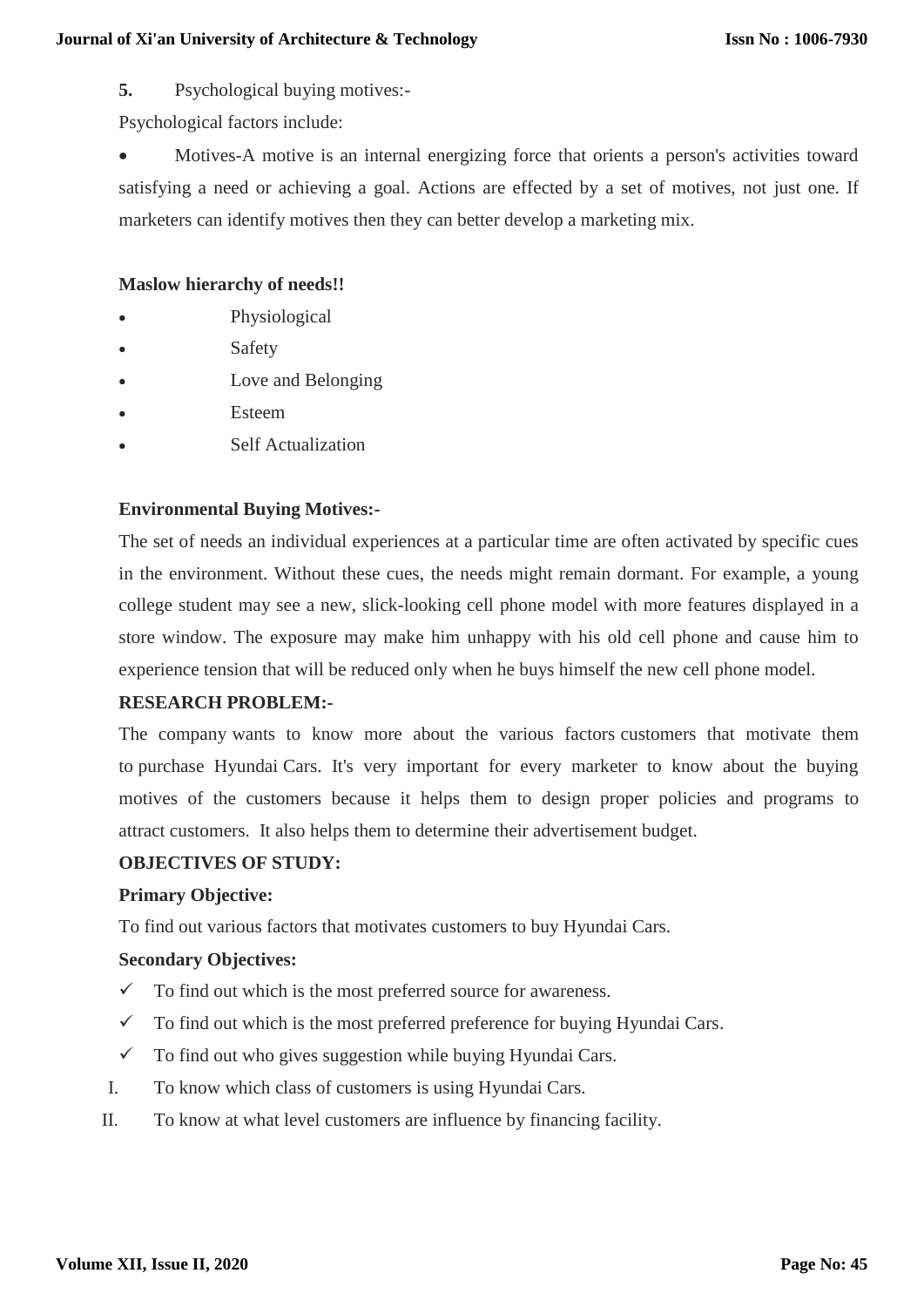## **RESEARCH DESIGN:-**

A research design is a logical and systematic plan prepared for directing a research study. It is the program that guides the investigator in the process of collecting, analyzing and interpreting observations. It is a blue print for understanding project & collection of data.

There are three types of research design.

- Exploratory research design
- Descriptive research design
- Causal research design

Here, descriptive research (Cross-Sectional) design is used for analyzing buying motive of Hyundai Cars. It is very simple and more specific than exploratory study.

The descriptive study is a fact finding investigation with adequate interpretation. The descriptive study aims at identifying the various characteristics of a problem under study. It reveals potential relationships between variables and also setting the stage for further investigation later

# **DATA SOURCES**

The researcher can gather the data  $\&$  information are two types;-

- 1. Primary data
- 2. Secondary data

• Collection of Primary data:- Primary data are collected on original information gathered for a specific purpose either through personnel interviews/questionnaires etc.

 Collection of Secondary data: -:- Secondary data for the study were collected from the library reference, technical and subject based books, journals and magazines, websites and other previous studies. To know about details of HMIL data is collected from magazine, web pages etc. In this research project I am using Primary Data collection through questionnaire.

# **RESEARCH INSTRUMENTS:-**

In the marketing research it has main research instruments in collection the primary data that is questionnaire.

The structured questionnaire is the research instrument to collect the primary information for this marketing research projects. A Questionnaire consists of a set of question presented to respondent for their answers. Questions may be open ended or close ended, it depends upon the

## **Marketing Research:**

Sampling Plan:-

# a. Sample Unit:-

Who is to be surveyed? The marketing research must define the target population that will be sampled. The sampling unit for the project is taken from Navsari who are the current users of Hyundai Cars.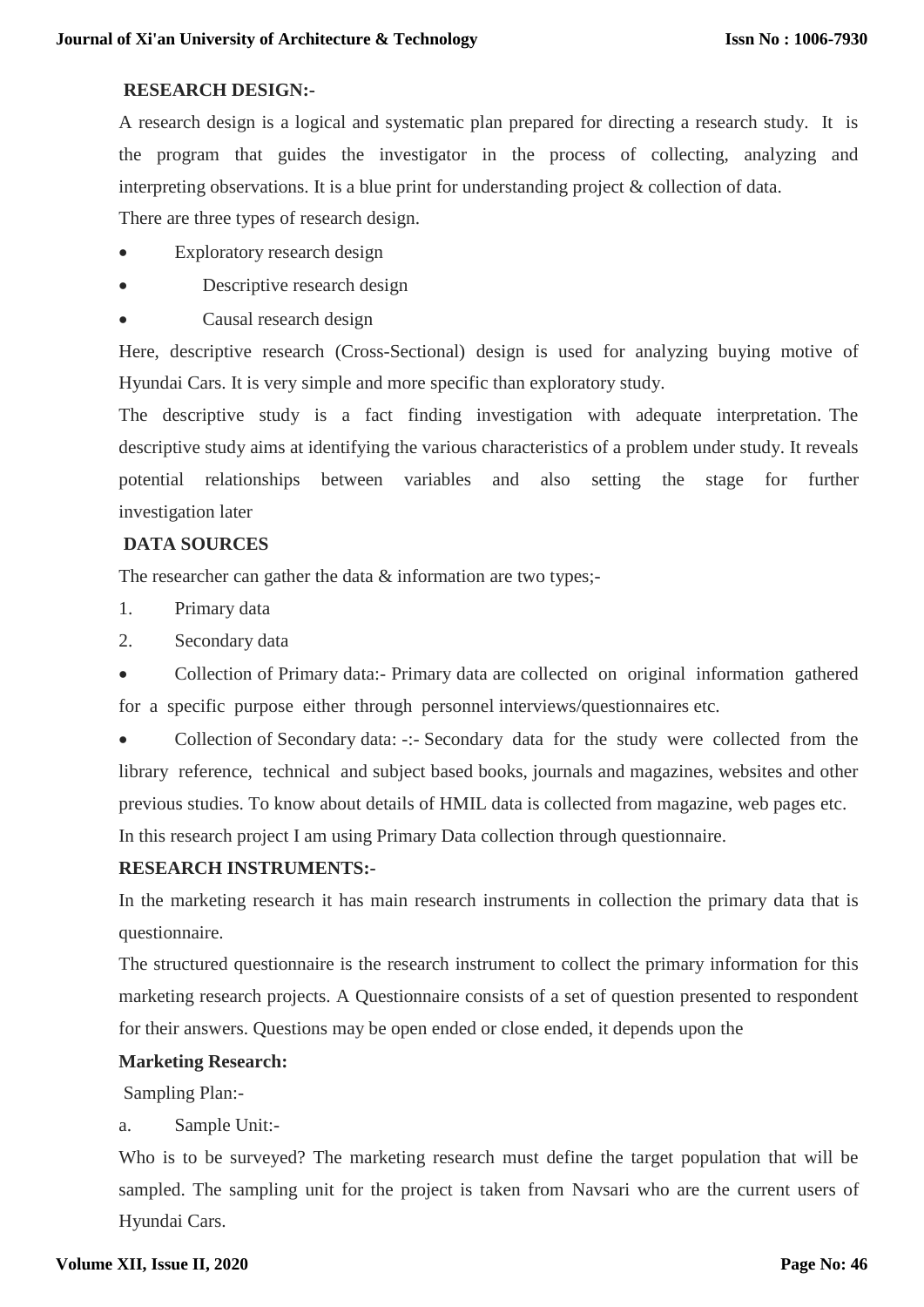#### Sample Size: -

How many customers should be surveyed large samples can give the more reliable results then small samples yet it is more costly than small samples. I have taken 150 samples in this project survey.

b. Sampling Method:-

Sampling is the process of selecting units (e.g., people, organizations) from a population of interest so that by studying the sample we may fairly generalize our results back to the population from which they were chosen. In short, the process of drawing sample from a population is known as a sampling.

## **Two types of sampling methods are:-**

- I. Probability Sampling
- II. Non probability Sampling

For Present study Non probability sampling method is use and in that convenience sampling technique is taken for use.

Non probability sampling it is not based on the theory of probability. It does not provide a chance of selection each population element. The merit of this type sampling is simplicity, convenience and low cost.

Convenience sampling:- In this project convenience sampling is to be used because it is less costly, time saving, and easier than probability sampling.

Contact Method:-

Once the sampling plan has been determined it must be decide how the respondent should be contacted i.e. by Mail, telephone, personal, and on-line-interview.

In this research project I have use contact methods of personal interview & telephone interview.

# **LITERATURE REVIEW**

A motive is an internal energizing force that directs persons' activities towards satisfying needs or achieving goals. Buyers' actions are affected by a set of motives rather than by just one motive. Motives also affect the direction and intensity of behaviour, Pride and Ferrel, (2010). Furthermore, motives can be explained as drives, impulses, wishes or desires that initiate the sequence of activities known as behaviour, Udell, (2001)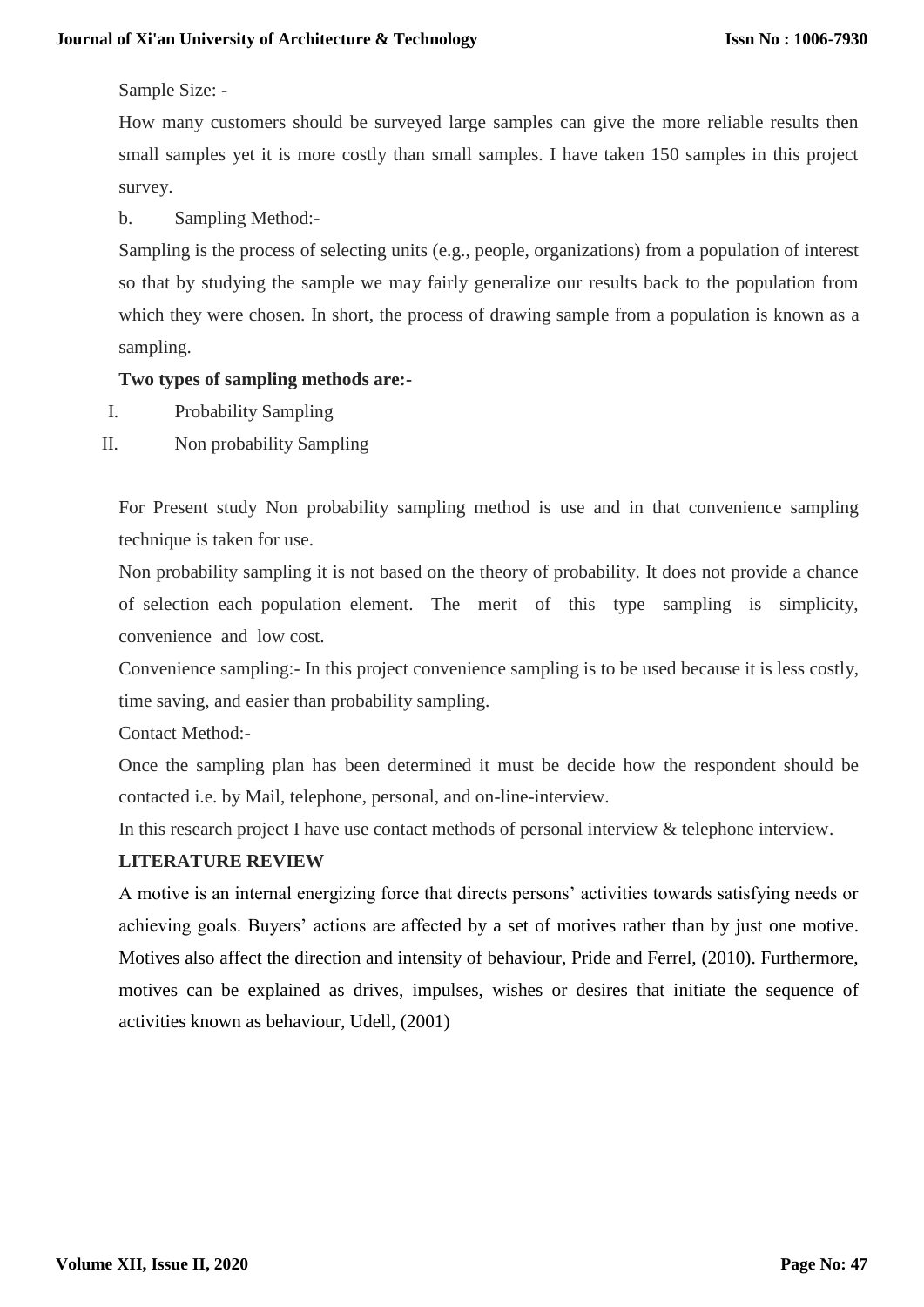According to Udell, (2001), the importance of customer buying motives in the marketing success of a product was emphasized forty years ago in the pioneering work of researcher Melvin T. Copeland. In an attempt to present a classification of motives useful to business management, Copeland proposed separating them into two categories, rational and emotional: These motives have their origin in human instincts and emotions and represent impulse or unreasoning promptings to action. By going through the classifications of Copeland and other experts in the subject matter, Udell, (2001), has introduced a new classification of buying motives by dividing them in to two extremes, those which are operational and those which are sociopsychological. He further explains that the operational buying motives as those reasons for the purchase that are directly related to the anticipated performance of the product and sociopsychological motives as reasons for the purchase that are indirectly related to the anticipated performance of the product and directly related to the consumers social and psychological interpretation of the product.

## **Evolving Concepts**

Consumers make many buying decisions every day. Most large companies conduct researches on consumer buying decisions in great detail to answer questions about; what consumers buy? , where they buy? , how and how much they buy? , when they buy? and why they buy?. Though the questions are set and straight forward, learning about the whys of consumer buying behaviour is not as easy as the answers are often locked deep within the consumers mind. In some cases the customers themselves are not aware of what exactly influence their purchases. There the buying decisions are made at unconscious level which shows the vitality of a depth understanding prior to next step, Kotler and Armstrong, (2008).

According to Kotler and Armstrong, (2008), customer purchases are influenced strongly by cultural, social, personal, and psychological characteristics. The cultural factor exerts broad and deep influence on consumer behavior. The marketer needs to understand the role played by the buyers' culture, sub culture and the social class. Social factors are being sub grouped as small groups, family and social roles and status. A buyers' decision also influenced by personal characteristics such as age, life-cycle stage, occupation, economic situation, life style, personality and self concept. Psychological factors including motivation, perception, learning, beliefs and attitudes are also should be taken as key concerns.

According to Gitomer, (2004), "people don't like to be sold, but they love to buy". He argues that the least powerful way of completing a transaction is teaching sales people on how to sell, and by knowing or without knowing it has been practiced for the last 120 years. As per his classification, customer buying motives consists of; (a) Purchase – Oriented, (b) Emotional - Oriented, (c) Experience - Oriented, (d) Profit or Money – Oriented and (e) Result – Oriented factors.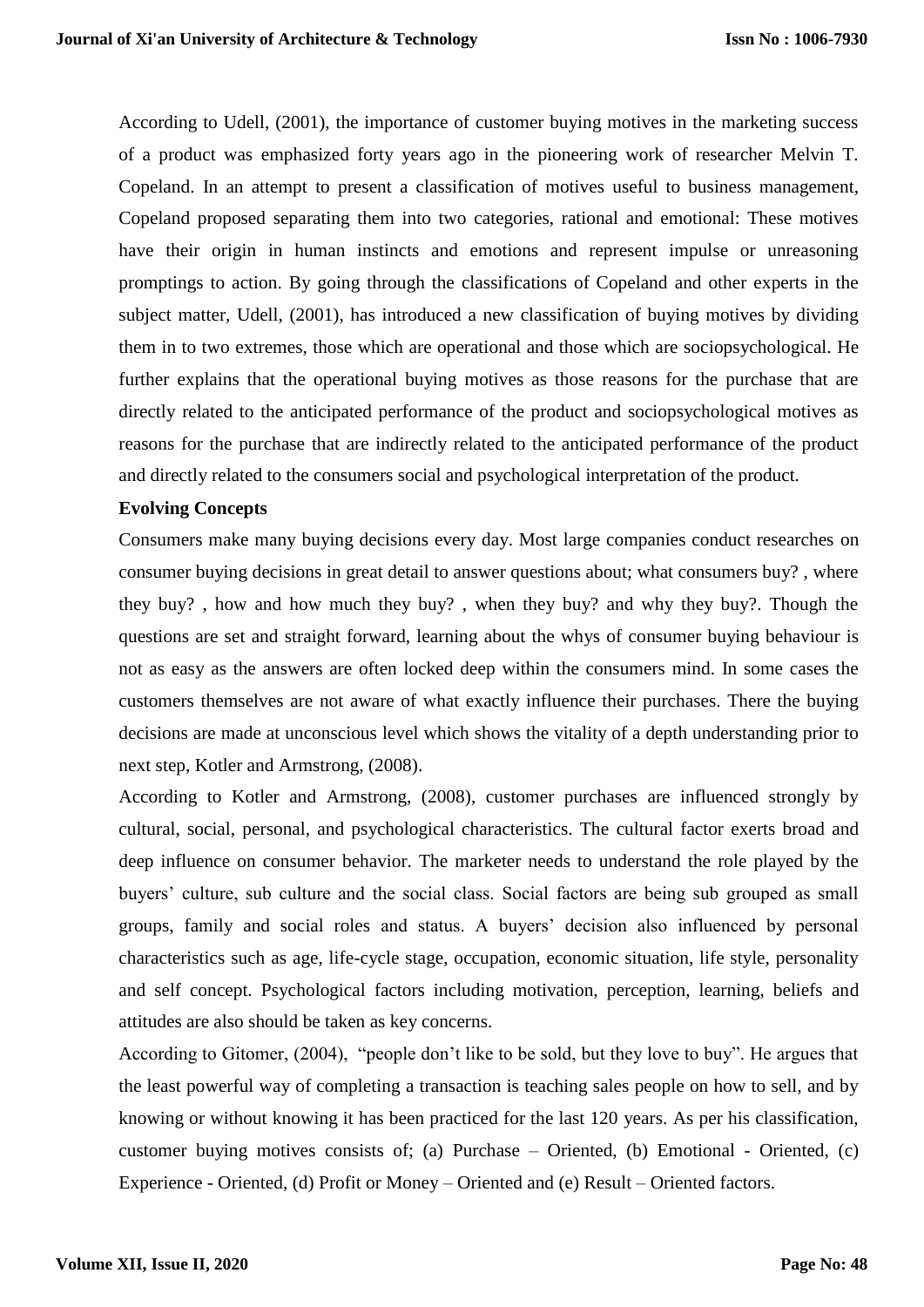It is an undeniable rule that on the surface seems relatively simplistic, but when digging deeper, the complexity lies in uncovering the motive of why people buy. Uncovering buying motives goes against the strategy of "selling." Selling implies informing the prospect of who you are, how great you are, what your product is, what your product does, and a myriad of features and benefits that most buyers are completely aware of. Uncovering buying motives is harder to do and requires a lot more work on the part of the salesperson, but if done properly will both double the sales and eliminate competitors. The fundamental principle is uncovering the prospects "why." Why do they want this? Why do they need this? Why is it important that they buy it now? And assorted other emotional questions that create what is known as buyer urgency. Once the reasons for purchase decision has been understood carefully, then are able to match those motives with value, believability and trust, Gitomer, (2004). He further explains the reasons for purchase decision such as: history, past experiences, expertise, wisdom, need, want, desire to solve or resolve, desire to recover, desire to change, desire to own, desire to win, passion, fear, greed, vanity, desire to impress, peace of mind, and desired outcome. People buy for their reasons, not the sellers. If that understanding is there, then their urgency to buy is become the sellers reality. Regardless of the prospect's desire and motive to buy, reasons for selling should match the customer's reasons for buying, in other words, motives, with regards to any successful marketing attempt.

Along the process, Gitomer (2004), introduces a challenging way to perceive this comprehensive process. He comes with a concept that not to think of it as just a "motive", but to think of it as "money." Find the motive means find the money or at least the path that will leads to the desired destination. For the customer, its' not what the seller want or need. Its' what the customer feels safe buying and when he feels that it is the best time to buy. There is no any answer for urgency, especially when the sales person needs the sale but the customer is hesitating for no apparent reason. Its' their motive, emotion and logical justification balanced with their tolerance for risk.

#### **DATA ANALYSIS**

Null hypothesis (H0): Model Purchase is independent to Family annual Income. Alternative hypothesis (H1): Model Purchase is not independent to Family annual income.

Following table shows relationship between Family annual income and Model Purchase.

Null hypothesis (H0): Model Purchase is independent to Family annual Income.

Alternative hypothesis (H1): Model Purchase is not independent to Family annual income.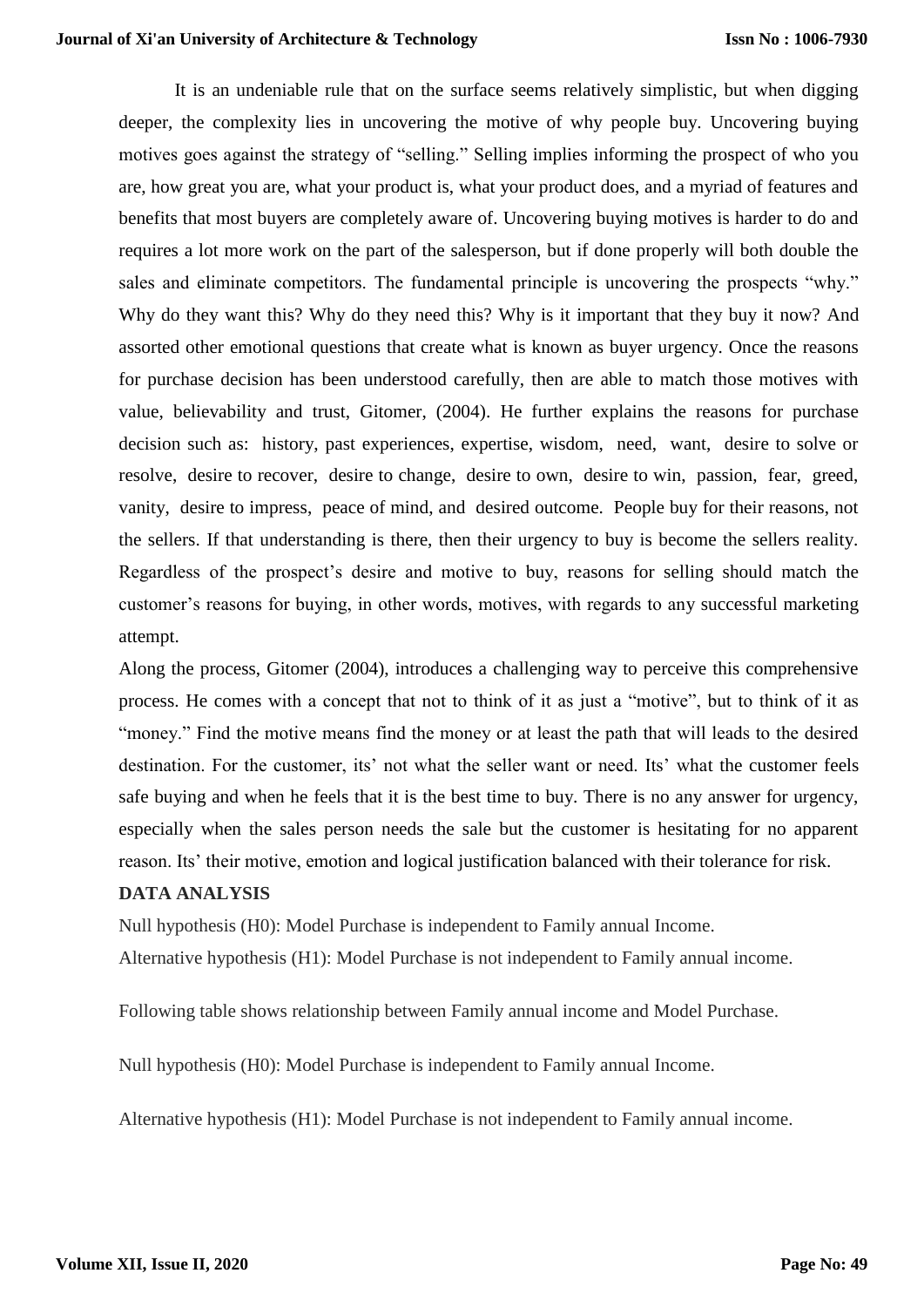$\overline{\phantom{a}}$ 

 $\overline{\phantom{0}}$ 

F

|                        | <b>Model Purchase</b> |              |                |                                           |                |                  |                |
|------------------------|-----------------------|--------------|----------------|-------------------------------------------|----------------|------------------|----------------|
|                        | SantroXing            | i10          | i20            | Accent                                    | Verna          | Sonata           | Total          |
| Income 100,001 - Count | 23                    | 19           | 6              | 6                                         | $\overline{0}$ | $\boldsymbol{0}$ | 54             |
| 300,000 % within       | 67.6%                 | 51.4%        | 20.7%          | 21.4%                                     | .0%            | .0%              | 36.0%          |
| Model                  |                       |              |                |                                           |                |                  |                |
| Purchase               |                       |              |                |                                           |                |                  |                |
| 300,001 - Count        | 10                    | 14           | 21             | 15                                        | 12             | $\boldsymbol{0}$ | 72             |
| 600,000 % within       | 29.4%                 | 37.8%        | 72.4%          | 53.6%                                     | 57.1%          | .0%              | 48.0%          |
| Model                  |                       |              |                |                                           |                |                  |                |
| Purchase               |                       |              |                |                                           |                |                  |                |
| 600,001 - Count        | $\mathbf{1}$          | 3            | $\overline{2}$ | 6                                         | 8              | $\boldsymbol{0}$ | 20             |
| 900,000 % within       | 2.9%                  | 8.1%         | 6.9%           | 21.4%                                     | 38.1%          | .0%              | 13.3%          |
| Model                  |                       |              |                |                                           |                |                  |                |
| Purchase               |                       |              |                |                                           |                |                  |                |
| Above<br>Count         | $\overline{0}$        | $\mathbf{1}$ | $\overline{0}$ | $\mathbf{1}$                              | $\mathbf{1}$   | $\mathbf{1}$     | $\overline{4}$ |
| 900,001 % within       | .0%                   | 2.7%         | .0%            | 3.6%                                      | 4.8%           | 100.0%           | 2.7%           |
| Model                  |                       |              |                |                                           |                |                  |                |
| Purchase               |                       |              |                |                                           |                |                  |                |
| Total<br>Count         | 34                    | 37           | 29             | 28                                        | 21             | $\mathbf{1}$     | 150            |
| % within               | 100.0%                |              |                | 100.0% 100.0% 100.0% 100.0% 100.0% 100.0% |                |                  |                |
| Model                  |                       |              |                |                                           |                |                  |                |
| Purchase               |                       |              |                |                                           |                |                  |                |

| <b>Family annual Income * Model Purchase Cross tabulation</b> |  |  |  |
|---------------------------------------------------------------|--|--|--|
|---------------------------------------------------------------|--|--|--|

| <b>Chi-Square Tests</b>                                                                 |            |     |                       |  |
|-----------------------------------------------------------------------------------------|------------|-----|-----------------------|--|
|                                                                                         | Value      | df  | Asymp. Sig. (2-sided) |  |
| Pearson Chi-Square                                                                      | $84.430^a$ | כ ו | .000                  |  |
| N of Valid Cases                                                                        | 150        |     |                       |  |
| a. 14 cells (58.3%) have expected count less than 5. The minimum expected count is .03. |            |     |                       |  |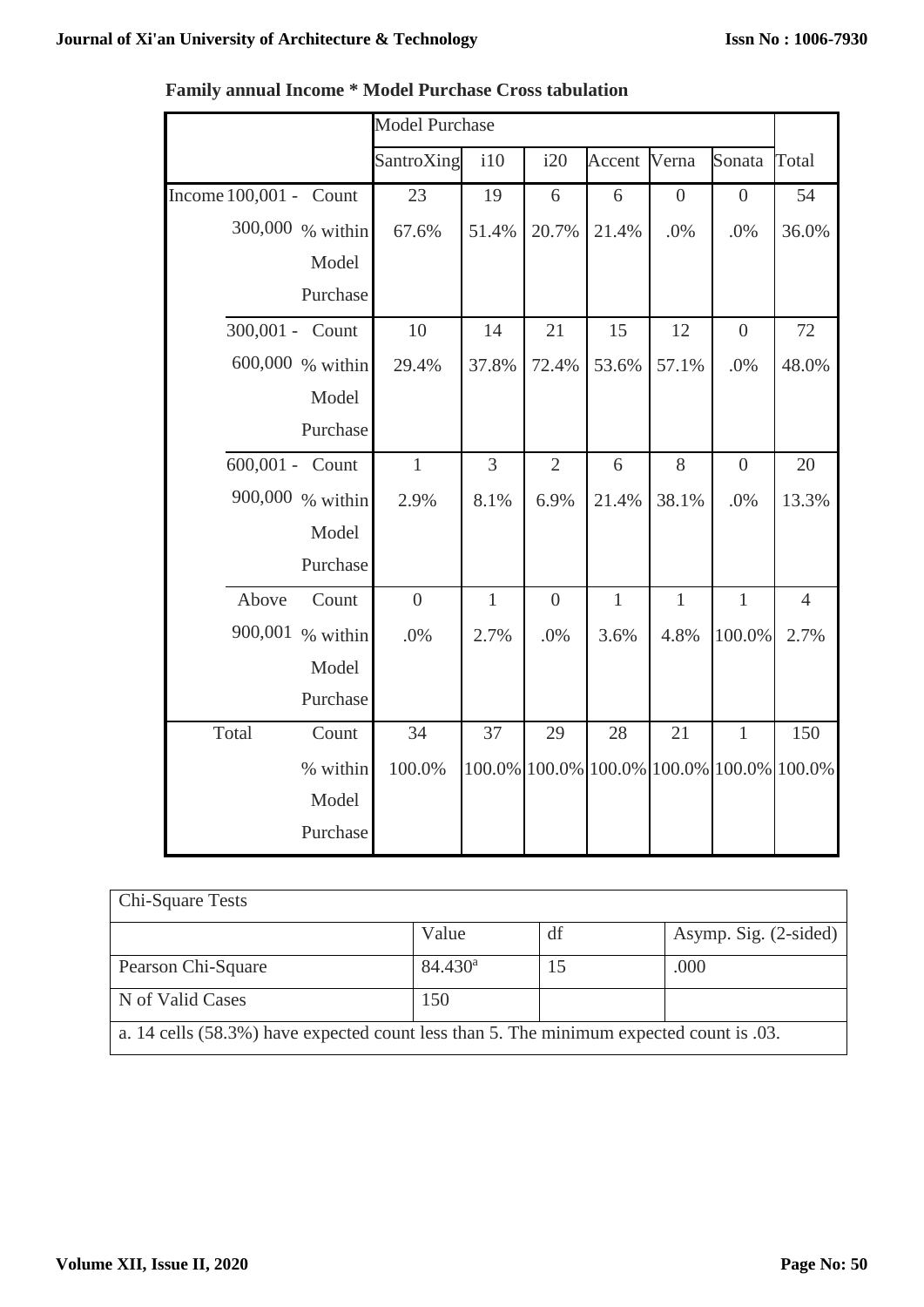Symmetric Measures

|                                                      | Value | Approx. Sig. |
|------------------------------------------------------|-------|--------------|
| Nominal by Nominal<br><b>Contingency Coefficient</b> | .600  | .000         |
| N of Valid Cases                                     | 150   |              |

## **INTERPRETATION:-**

Here, Chi-square result shows that the null hypothesis Ho is rejected. So model purchase is dependent on family annual income. Here there is moderate effect of Family Annual Income on model purchase as can seen from contingency coefficient value .600

## **FINDINGS**

The study finds that majority of the customers were highly prefer comfort of the car. In the case of awareness & getting information about Hyundai it is founds that experience users is having high influence on customers compared to other sources.

Following are the other important findings of the study:-

It is found that majority of customers fall between age group of  $31 - 40$ .

It is found that of the users of Hyundai Cars is Businessman, Service/job & Professionals

 $\checkmark$  Most of the customers of Hyundai fall in family income group of 300,001 – 600,000(48.00%).

 $\checkmark$  Most of the customers of Hyundai are Male (94.70%)

 $\checkmark$  It is found that 22.70% customers have experienced Hyundai before & they had chosen same company again.

From the study it is found that majority of the customers travel less than 30 Kms a day i.e. 44.70%.

 $\checkmark$  It is very important note that experienced users become an important source for getting aware about Hyundai with 35.50% and TV advertisement at second with 28.10%.

 $\checkmark$  Majority of suggestion for buying Hyundai car is given by family 48.00%.

 $\checkmark$  Majority of Customers has preferred Comfort, Mileage & Driving experience.

 $\checkmark$  Product performance is the most influencing factor for buying Hyundai car.39.10% customers has chosen product performance as most influencing factor.

 $\checkmark$  Most of the customer's (.91.30%) were influenced by the brand image of Hyundai.

 $\checkmark$  Majority of the customers were not influenced (46.00%) by the celebrity endorsement.

 $\checkmark$  Majority of the customers were normally influenced (36.00%) by the Financing facility.

 $\checkmark$  Majority of the customers has no experience (64.00%) with other Hyundai Service Station and 14.00% has average experience.